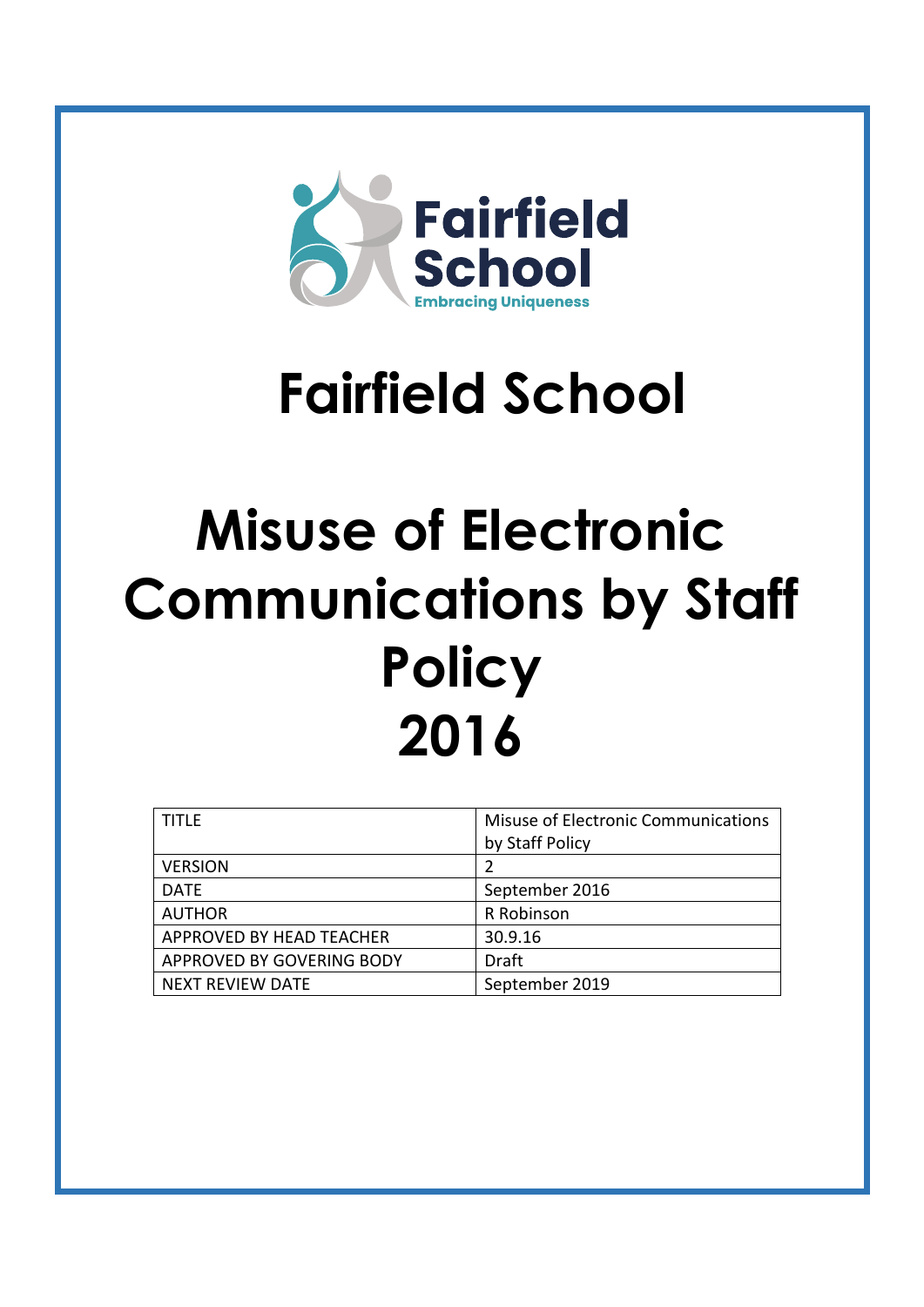## **Misuse of Electronic Communications by Staff**

First and foremost the school Online Safety Policy is designed to protect school staff from harassment, real or alleged misuse and any consequential disciplinary action arising from the use of electronic communication equipment in school. It is also intended to ensure that school equipment is used responsibly and safely at all times.

#### **Failure to follow any aspect of the Online Safety Policy (either deliberately or accidentally) could lead to disciplinary action against you in accordance with the school's Disciplinary Policy which may result in dismissal**.

The following guidance is taken from the Kirklees Electronic Communications Policy 2012 provided by Kirklees HR.

**Appendix I** gives an explanation of the classifications used when investigating electronic communications misuse and is used as a guide. There may be material that does not readily fit into these categories.

**Appendix II** details the factors that are considered before deciding the appropriate sanction in cases of electronic communications misuse.

**Appendix III** defines the terms illegal and inappropriate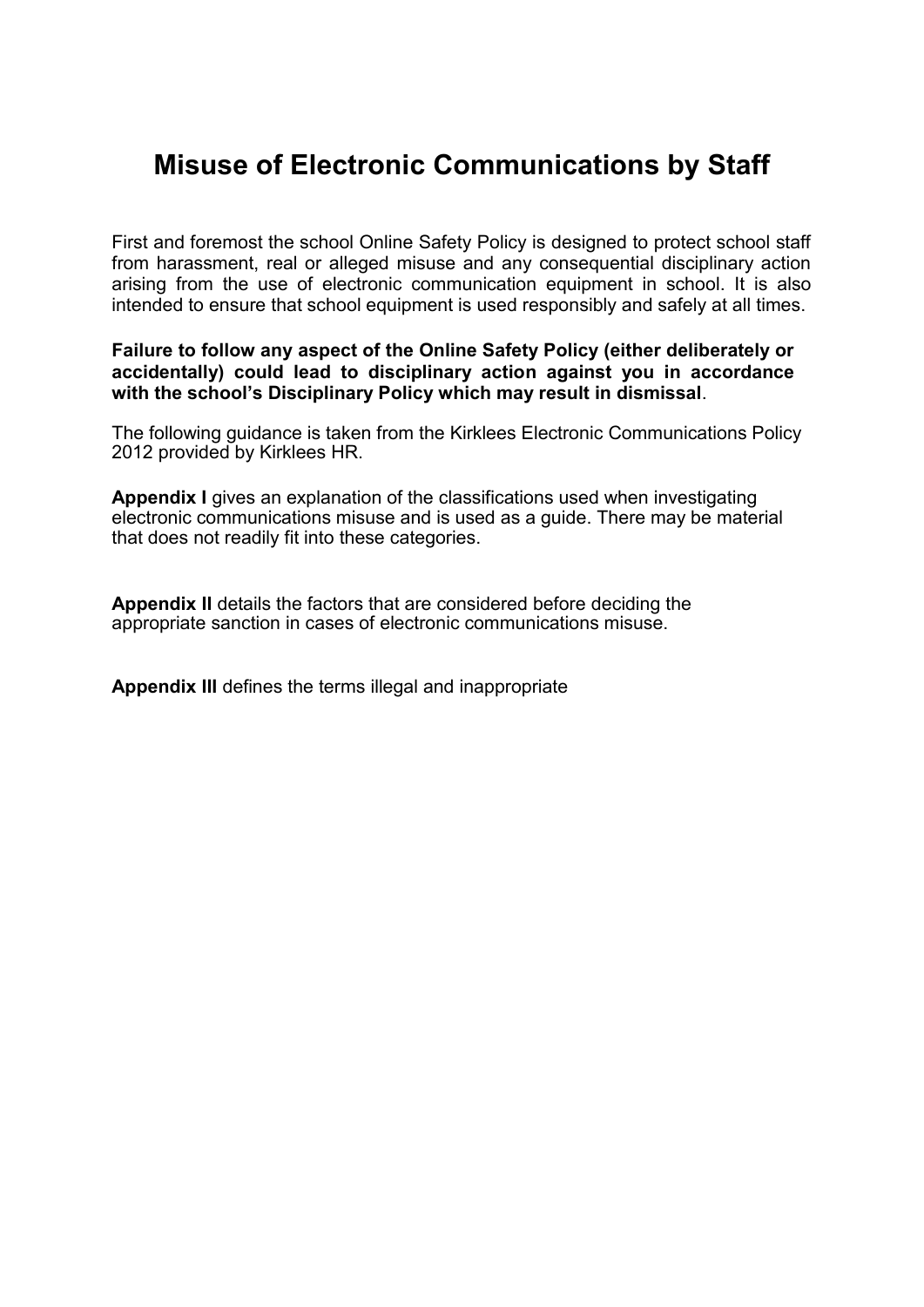| Rating                                        | MEANING                                                                                                                                                                                                                                                                                            | <b>SANCTION</b>                                                                                         |
|-----------------------------------------------|----------------------------------------------------------------------------------------------------------------------------------------------------------------------------------------------------------------------------------------------------------------------------------------------------|---------------------------------------------------------------------------------------------------------|
| Gross<br>Misconduct                           | Offensive material of the following nature:<br>• Sexually explicit or suggestive, usually in<br>picture format<br>• Racist<br>• Homophobic<br>· Ridiculing religion, disability, sexual<br>orientation or politics<br>• Ridiculing/demeaning individuals<br>• Inciting cruelty or illegal activity | <b>Dismissal</b>                                                                                        |
| <b>Serious</b><br>Misconduct/<br>Misconduct   | Offensive material of the following nature:<br>• Sexually orientated<br>• Bad and offensive language<br>• Politically aggravating<br>• Ageism<br>• Showing violence or nudity                                                                                                                      | <b>Final written</b><br>warning/written<br>warning                                                      |
| Misconduct<br>(Mild and<br>non-<br>offensive) | Material of the following nature:<br>• Jokes/short stories with minor references to<br>material of a sexist nature or in bad taste<br>• Jokes/stories etc. of a non-offensive nature<br>(that is, not gross, serious or mild)<br>• Light hearted material<br>• Cute animal pictures                | Referred to line<br>manager/<br>headteacher<br>Written<br>warning/verbal<br>warning/informal<br>process |

### **Appendix 1 Classification of Electronic Communications Misuse**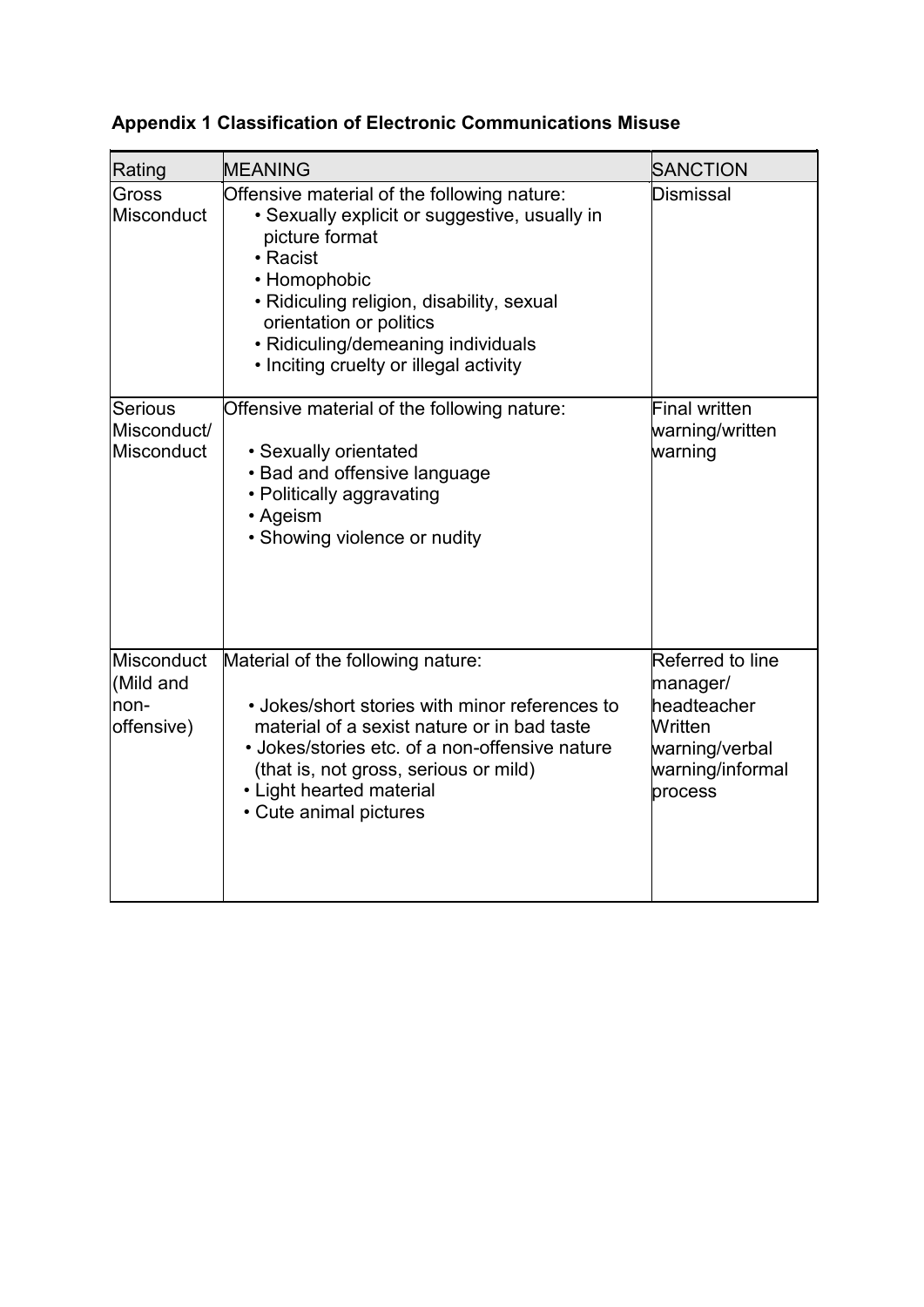## **Appendix II**

#### **Factors to take into consideration before deciding the appropriate sanction in cases of email and internet abuse**

If the allegations are proven, then consideration should be given to whether they are gross misconduct or other misconduct. Gross misconduct can be defined as misconduct for which dismissal would be appropriate without previous warnings. If the misconduct is not gross, then dismissal would not normally be appropriate without previous warnings.

Before reaching a decision on the appropriate sanction, the following factors should also be taken into account:

#### **1. Seniority**

Has the manager failed to set an example to the team? Has the manager challenged inappropriate behaviour amongst the team being managed?

#### **2. Realisation of Misconduct**

Has the employee understood the implications of the breach of discipline?

#### **3. Behaviour Change**

Is the employee likely to repeat the misconduct, or is a desired change in behaviour likely?

#### **4. Coercion**

Did the employee feel pressure to join in these activities, either through their peers or, more worryingly, their manager?

#### **5. Instigator**

Is the employee at the heart of the email abuse, encouraging and/or promoting the distribution of material?

#### **6. Recipients**

#### **7. Policies breached**

#### **8. Environment**

Have the images been viewed in an area where pupils, service users or members of the public might be able to see it?

#### **9. External Contact**

Has material been exchanged with those outside the organisation which would increase the risk of reputation of the school being damaged?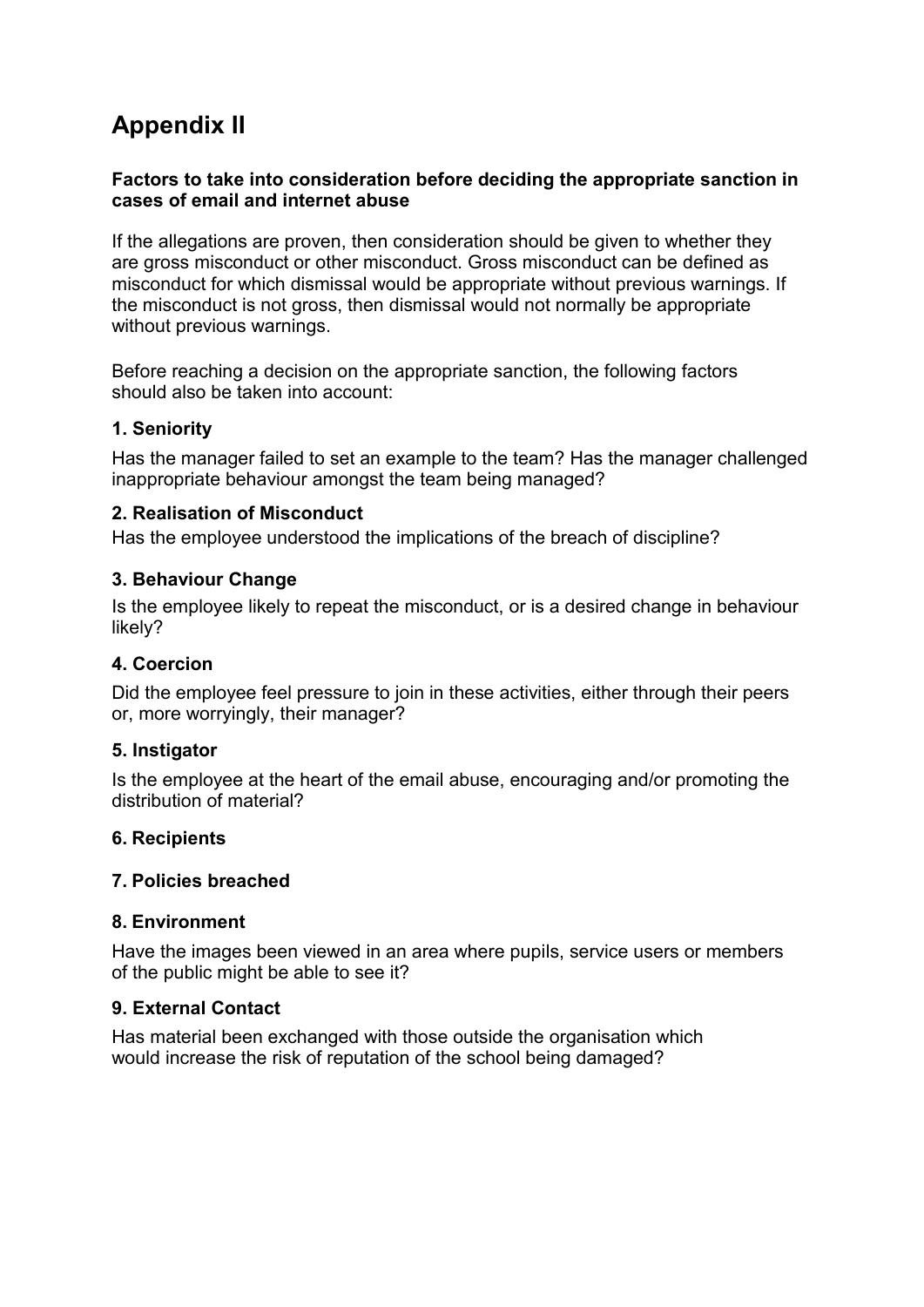### **Appendix III**: **Illegal or inappropriate activity**

- An **illegal** activity might be classed as a **criminal offence,** which would involve the police or a **civil offence** such as breaking copyright, which would not involve the police.
- **An Inappropriate** activity must be considered in respect of professionalism and the member of staff being a role model to young people, bearing in mind that *"actions outside of the workplace that could be so serious as to fundamentally breach the trust and confidence placed in the employee"* (SPS 2004) may constitute gross misconduct.
- An **inappropriate** activity might be 'inappropriate and illegal' or 'inappropriate but legal'. **Inappropriate and illegal**

Investigation may lead to criminal investigation, prosecution, dismissal and barring from the teaching profession even if there is no criminal prosecution. **Inappropriate but legal**

This can still lead to disciplinary action, dismissal and barring from the profession.

#### **Inappropriate activities** include:

- Posting offensive or insulting comments about the school, pupils or colleagues on a social networking site e.g. on Facebook.
- Accessing adult pornography on school computers
- Accessing adult pornography on a personal laptop which is then brought into school
- Making personal contact with pupils by email or through social networking sites.
- Trading in sexual aids, fetish equipment or adult pornography.

#### **Illegal & criminal activity (which would involve the police) could include any of the following:**

- Actual harm caused by violence, abuse or harassment or evidence this has occurred or is being incited or planned, including grooming
- Theft or damage to property, including property kept online
- Serious fraud and identity theft, including serious breaches of copyright
- Distribution or possession of obscene, or hateful materials

**Indecent images** - Possessing or distributing indecent images of a person under 18

N. B. viewing such images online may well constitute possession even if they are not saved. What is regarded as indecent would ultimately be down to a jury to decide. The police have a grading system for different types of indecent image. Remember that children may be harmed or coerced into posing for such images and are therefore victims of child sexual abuse.